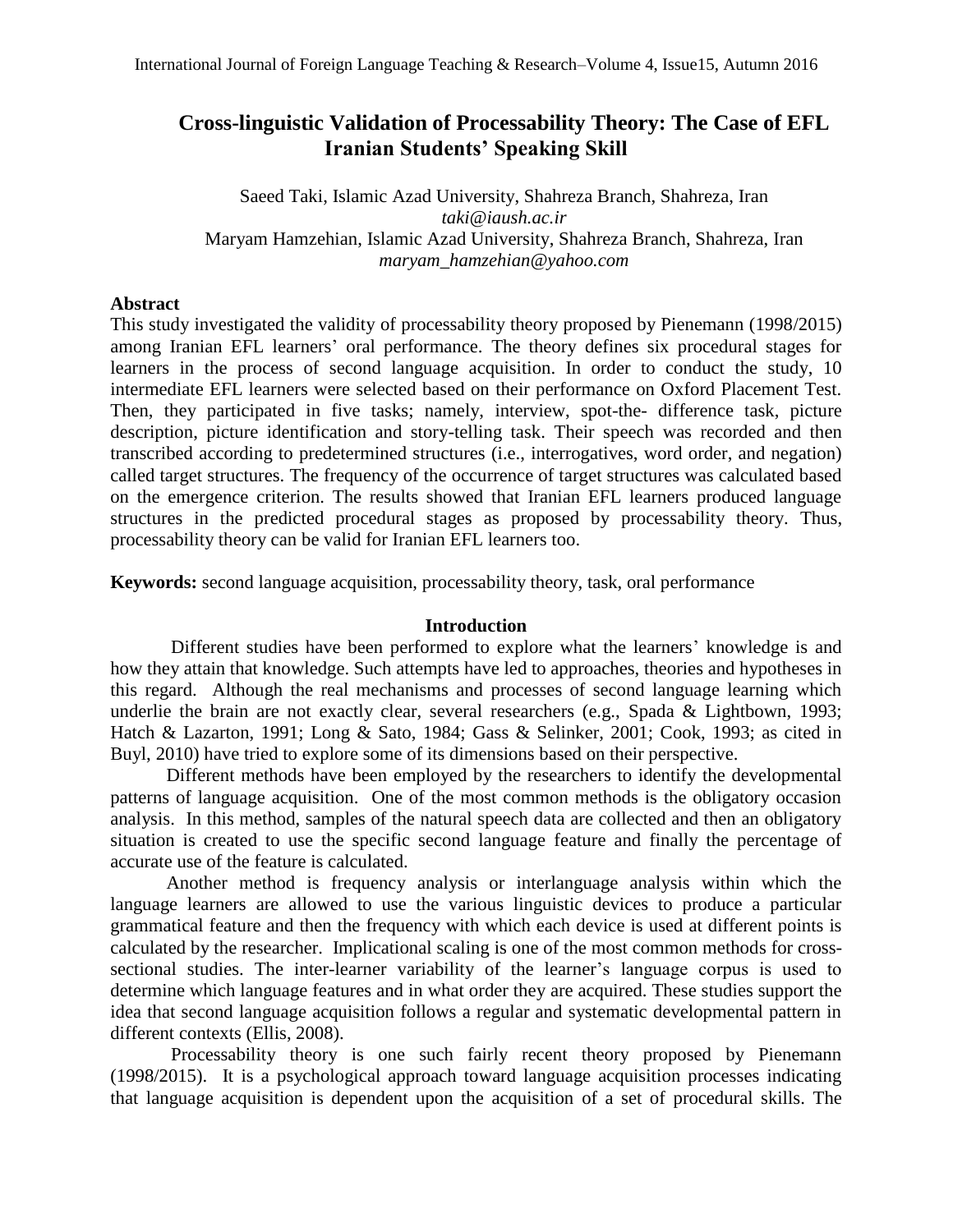language acquisition procedures pass through different stages; each of which processes specific structures and learners can only produce and comprehend those specific structures relevant to their current stage of language acquisition. Moving to the next stage requires processing of the former stages.

 According to processability theory, there are specific procedural skills required for the processing and the production of utterances in second language. In the first stage, learners develop lexicon that is the basic to all language processing in later stages. Learners, in the second stage, use the bound morphemes to produce free morphemes. Disconnected phrases bring together, in the third stage, by intraphrasal components such as conjunctions. Yet, learners have no knowledge of syntactic structures and the order of words is based on pragmatics. In fourth and fifth stages, gradually lexical features emerge into phrases based on syntactic knowledge. The last stage is consistent with the automatic use of subordinate clauses. These parallel processing routines indicate that speech production is incremental

 Processability theory has then shed new lights on second language acquisition studies. A number of different studies tested the validity of processability theory in German, English, Swedish, and Japanese contexts (Di Biase & Kawaguchi, 2002; Doi & Yoshioka, 1990; Johnston & Pienemann, 1986; Pienemann & Hakansson, 1999, as cited in Ellis, 2008) and provided evidence for the general hierarchy of implicational order of second language grammar acquisition. Processability theory was also applied in different areas of second language research such as interlanguage variation (Tarone & Liu, 1995) form-focused instruction (Pienemann, 1989; Spada & Lightbown, 1993), second language assessment (Pienemann & Johnston, 1987), and interaction studies (Mackey & Philp, 1998).

 Although some significant studies of processability theory are mentioned, empirical evidence for English L2 processability hierarchy is sill limited (Yamaguchi, 2009). Also, a small number of studies has investigated the validity of processability theory and its implicational hierarchy in an EFL context. According to the current literature, and as far as this study investigated, no empirical evidence was found to study the processability theory on Iranian EFL learners' behaviors. Thus, it seems that it is necessary to develop an empirical study to validate the theory and provide enough supporting evidence in Iranian EFL learning situations, since as Krashen (1981) put it, different results might be yielded, if the same or similar tests were administered to EFL learners.

 The main purpose of the present study is to cross-linguistically validate processability theory, in general, and, to test the oral performance of Iranian EFL learners' use, in particular. This was achieved by analyzing the English speech data obtained from Iranian EFL students' oral performance on different tasks. In order to perform the present study, the following research question was formulated:

Q. Is processability theory valid cross-linguistically, in general, and for EFL Iranian learners' speaking skill, in particular?

## **Literature Review**

Pienemann (1998) proposed a language processing model of second language acquisition called Processability Theory (PT). Put simply, PT is intended to explain why second language learners follow a similar path in the development of morphosyntactic structures (Plag, 2008). It paved the way for scholars to theoretically predict the order of acquisition for second language grammatical skills.

Pienemann (1998 envisaged specific procedural skills required for processing and production of utterances in second language. In the first stage, learners develop lexicon that is the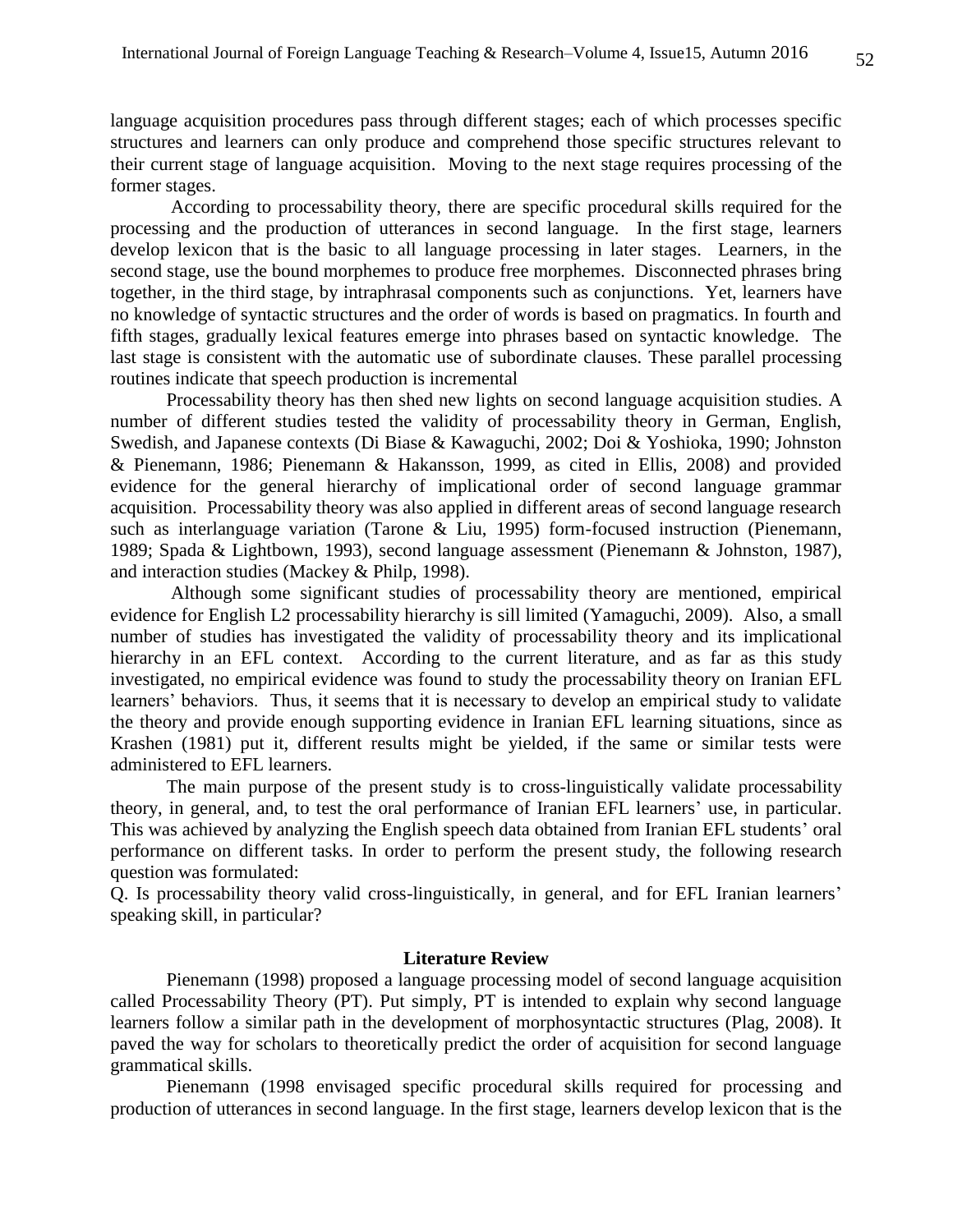basic to all language processing in later stages. Learners, in the second stage, use the bound morphemes to produce free morphemes. Disconnected phrases bring together, in the third stage, by intraphrasal components such as conjunctions. Yet, learners have no knowledge of syntactic structures and the order of words is based on pragmatics. In fourth and fifth stages, gradually lexical features emerge into phrases based on syntactic knowledge. The last stage is consistent with the automatic use of subordinate clauses. These parallel processing routines indicate that speech production is incremental.

Processability theory was then extended in terms of its focus. The original version of PT (Pienemann, 1998) focused mainly on the developmental pattern of second language acquisition and why learners follow the same stages of acquisition. The extended version (Pienemann et al., 2005), on the other hand, pursued mainly the logical problem. In other words, the goal was defined as finding out what the origin of learners' linguistic knowledge was. The developmental and the logical problems are the main components of any theory of language acquisition, and PT viewed these issues in a modular form. One module addresses the developmental problem and the other, but connected module handles the logical problem (Pienemann, 2008).

An early application of the PT to the development of morphological and syntactic structures of ESL learners was done by Pienemann (1998). It was observed that learners started with one word phrases and they gradually acquired more complex structures in a special order. The results provided a hierarchy of processability, which corresponded to previous studies of Johnston (1985) and (Pienemann & Mackey, 1993, as cited in Pienemann, 1998).

As such, PT provided new perspectives on the L1-L2 to account for the major aspects of developmental differences. Such research led to Pienemann (1984)'s Teachability Hypothesis which predicts the learner's stage of learnability before he/she gains the ability to acquire certain grammatical structure. The Teachability Hypothesis is significantly related to the relative complexity of morpheme acquisition discussed by Ellis (2008).

Within this framework, Johnston (1995) investigated the acquisition of Spanish as a second language to predict the development of procedural stages. Seven different proposed sequences of development in the interlanguage of L2 Spanish learners were examined. The results of study confirmed that the assumed predictions happened. Similarly, Glahn et al. (2001) investigated the stages of L2 acquisition of three Scandinavian languages: Danish, Swedish, and Norwegian.

These languages have some similar structures. The results showed that there was an implicational pattern of acquisition conforming to PT predictions. Husseinali (2006) conducted a similar study on Arabic as foreign language (AFL).

The study focused on seven syntactic structures of Arabic and three stages of development were predicted. The results indicated that although no stage skipping was observed among the learners, there was the variability between structures within the same stage.

However, in a different study on AFL, Mansouri (2000, as cited in Mansouri, 2008) concluded that the overall findings of the development of syntax in beginners and intermediate learners were generally consistent with predictions of PT. But, there were also cases of violating the proposed hierarchy. In other words, some learners skipped certain stages while stage skipping is not possible according to PT, the contradiction of the main tenet of the theory- hierarchical processing. Hence, more cross-linguistic studies on different pairs of languages need to be conducted.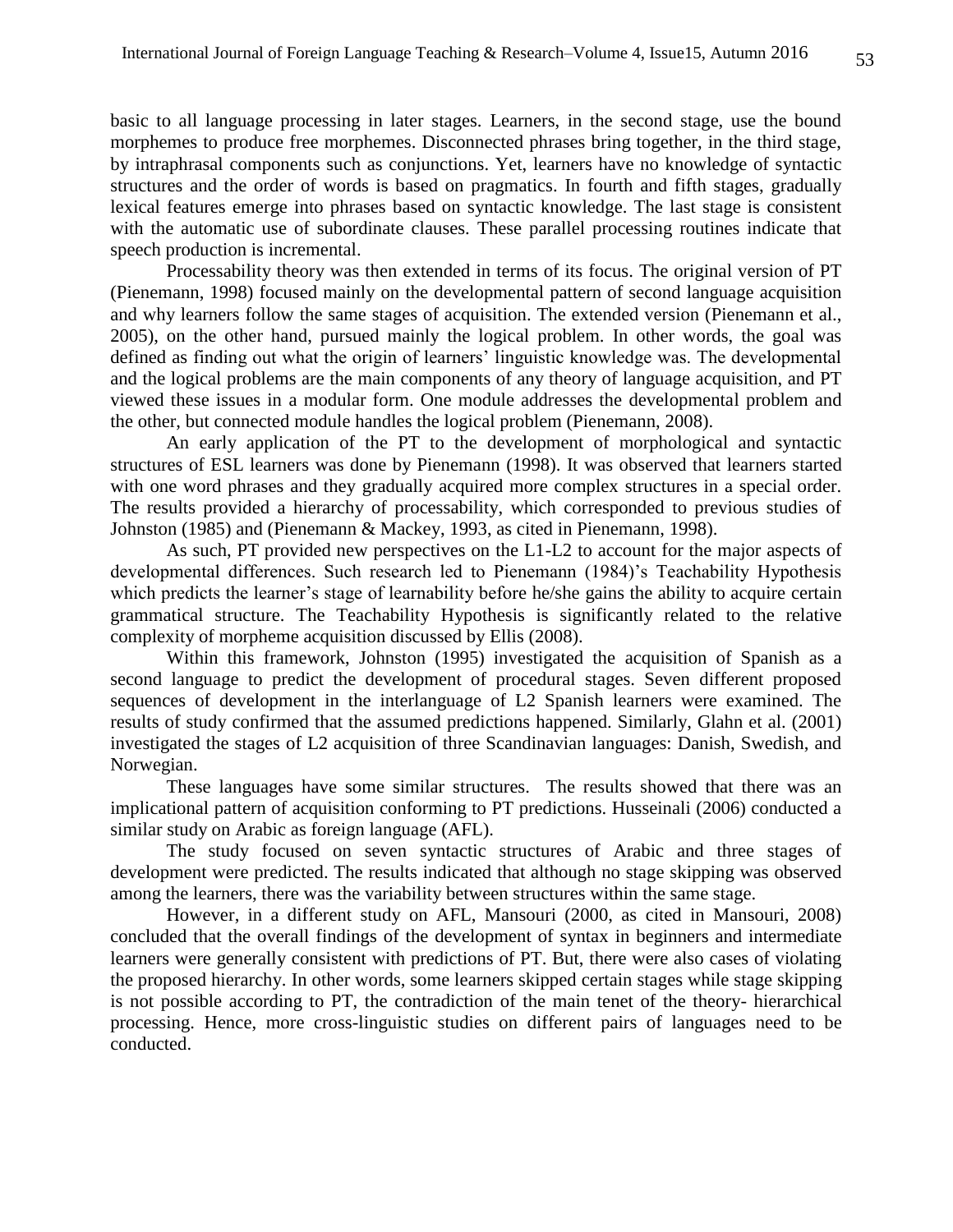### **Method**

## **Participants**

 The research was administered in Zabansara English Language Institute located in the city of Bushehr. The participants (*n =* 10) were male (*n =* 6) and female (*n = 4*) EFL learners at the intermediate level of English language proficiency. They were all adult EFL learners. They also had different English learning experiences. In terms of education background, they were at different levels, but they were all at the same level in terms of English language proficiency. They were all native speakers of the Persian language.

#### **Instrumentation**

 The instruments used to serve the purpose of study consisted of a proficiency test, five different tasks, with the target structures that were selected with predefined criteria in line with previous studies.

#### **Proficiency Test**

 As the proficiency test, the Oxford Placement Test (2007) was employed in order to determine the participants' current level of language proficiency. Oxford placement test was developed after consultation with teachers and is designed to assess students' knowledge of the key language as well as their receptive and productive skills. It also enables researchers to have a greater understanding of what level their participants are at. The test contains 50 multiple choice questions which assess students' knowledge of key grammar and vocabulary from elementary to intermediate levels, a reading text with 10 graded comprehension questions (true-false and multiple choice items) and an optional writing task that assesses testees' ability to produce the language.

#### **Target Structures**

 Target structures are those structures which were specifically investigated in this study. These included interrogatives, word order, and negation, used in Pienemann (1998) and Pienemann and Johnston (1987, as cited in Sakai, 2008).

## *Tasks*

The key instruments to run the research procedure were the tasks. Each student was obliged to do five tasks during the course of research. The five tasks used in this study were (a) interview task, (b) spot the difference task, (c) picture description task, (d) picture identification task, and (e) story telling task. These speaking-based tasks were utilized to elicit the target structures.

### **Interview Task**

 Six general topics; namely, music, friends, family, dreams, sport and food were introduced to the participants and they were asked to talk about one of them.

## **Spot the Difference Task**

 This task is designed to check the language production of participants. It was designed specifically to extract negation structure in learners' utterances of target language. It consists of two similar pictures with small differences. Teacher holds one of the pictures and the students hold another one. The areas of difference were identified and the necessary vocabulary is provided. The participants are required to pinpoint the differences.

#### **Picture Description Task**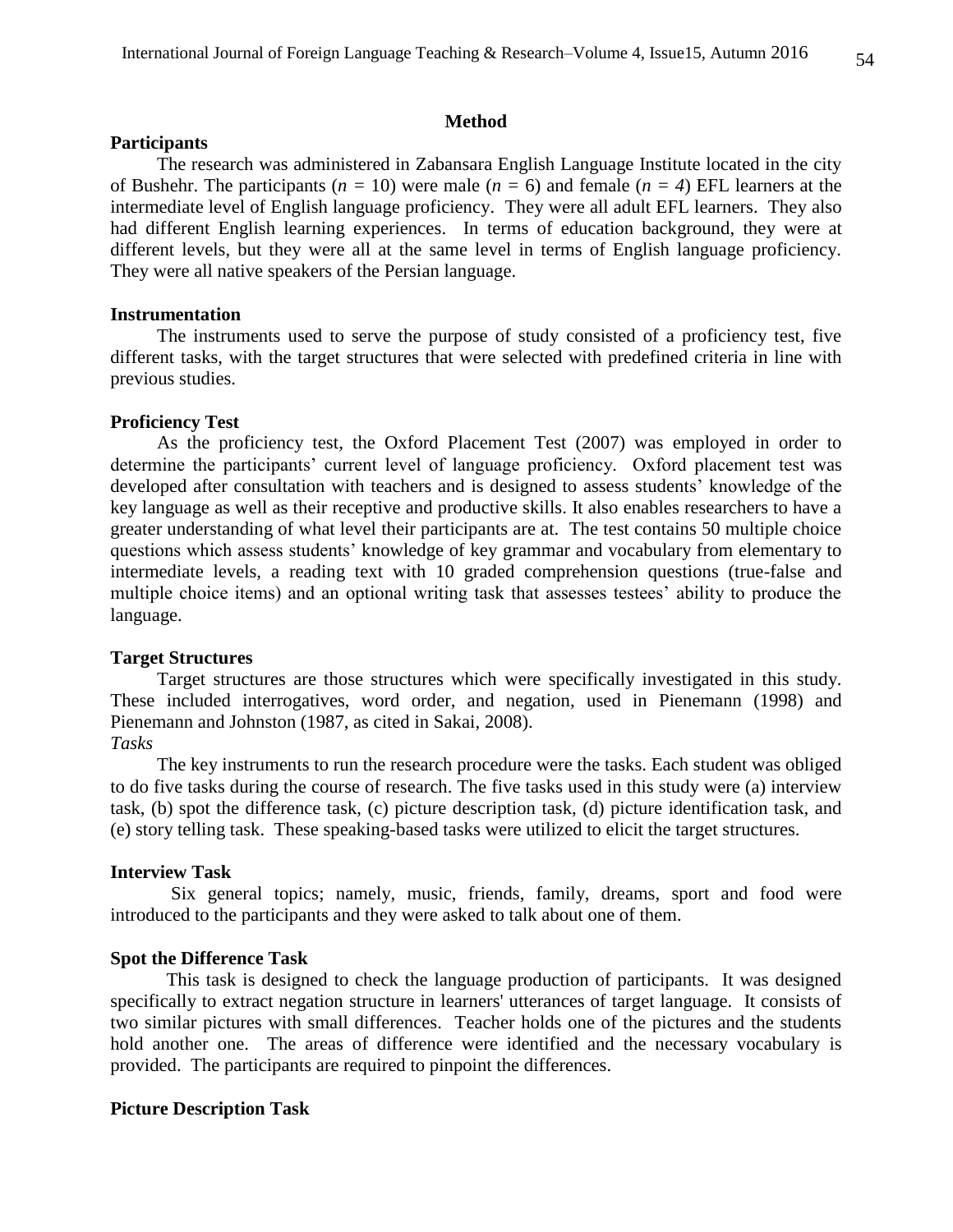Two sets of identical pictures are provided for this task, one for the researcher and the other for participants. The participants should select one of the face-down pictures in a set of papers, and describe it in English in such a way that the researcher can identify that picture among his set of pictures.

#### **Picture Identification Task**

 The same pictures used in picture description task are employed in this task. First, the researcher selects one of the pictures and keeps it hidden from the participants. Then, the participants ask questions in English to realize the picture.

#### **Story Telling Task**

 In story telling task, six successive pictures are provided. The task of participants is to tell a story in English indicating the series of events in these pictures.

## **Model of Analysis**

 The present study adopted the procedures of processability theory as the basic model for data collection and analysis. The study used five different contexts to extract speech data. The following is a review of the original processability hierarchy proposed by Pienemann (1998):

1) No procedure (word or lemma access): at this stage, learners are capable of producing words as the structural outcome.

2) Category procedure: learners are expected to produce lexical morphemes such as –ed or –s plural at this stage.

3) Noun phrase procedure: learners attain the ability to match the acquired lexical morphemes to words within the phrase.

4) Verb phrase procedure: learners can arrange the syntactic functions (subject, object) of a phrase.

5) Sentence procedure: learners can arrange the syntactic functions of a sentence.

6) Subordinate clause procedure: learners can make distinction between the main clause and subordinate clause attached to it.

 These six procedures are commonly referred to as implicational procedures. It means that language is developed by passing through these stages. Moreover, these stages are not independent of each other and each of which is a prerequisite for the next one.

## **Procedures**

 In order to measure the validity of processability theory regarding the oral performance of EFL learners a structured procedure was adopted to collect data. The data collection was conducted in three stages during normal class schedule. It was done during a week period in November 2011.

 In order to determine the language learners' proficiency level, as mentioned before, the Oxford placement test was administered and only 10 students who were determined to be at the intermediate level were selected to participate in the study.

It was arranged for the participants  $(n = 10)$  to take part individually in class where the tasks were performed. Initially, the learners wrote down their background information such as name, age, level of education and English learning experience. Following completion of the background questionnaire, the participants were asked to select one of the interview topics (music, friends, family, dreams, sport and food) to talk about it. The length of task was different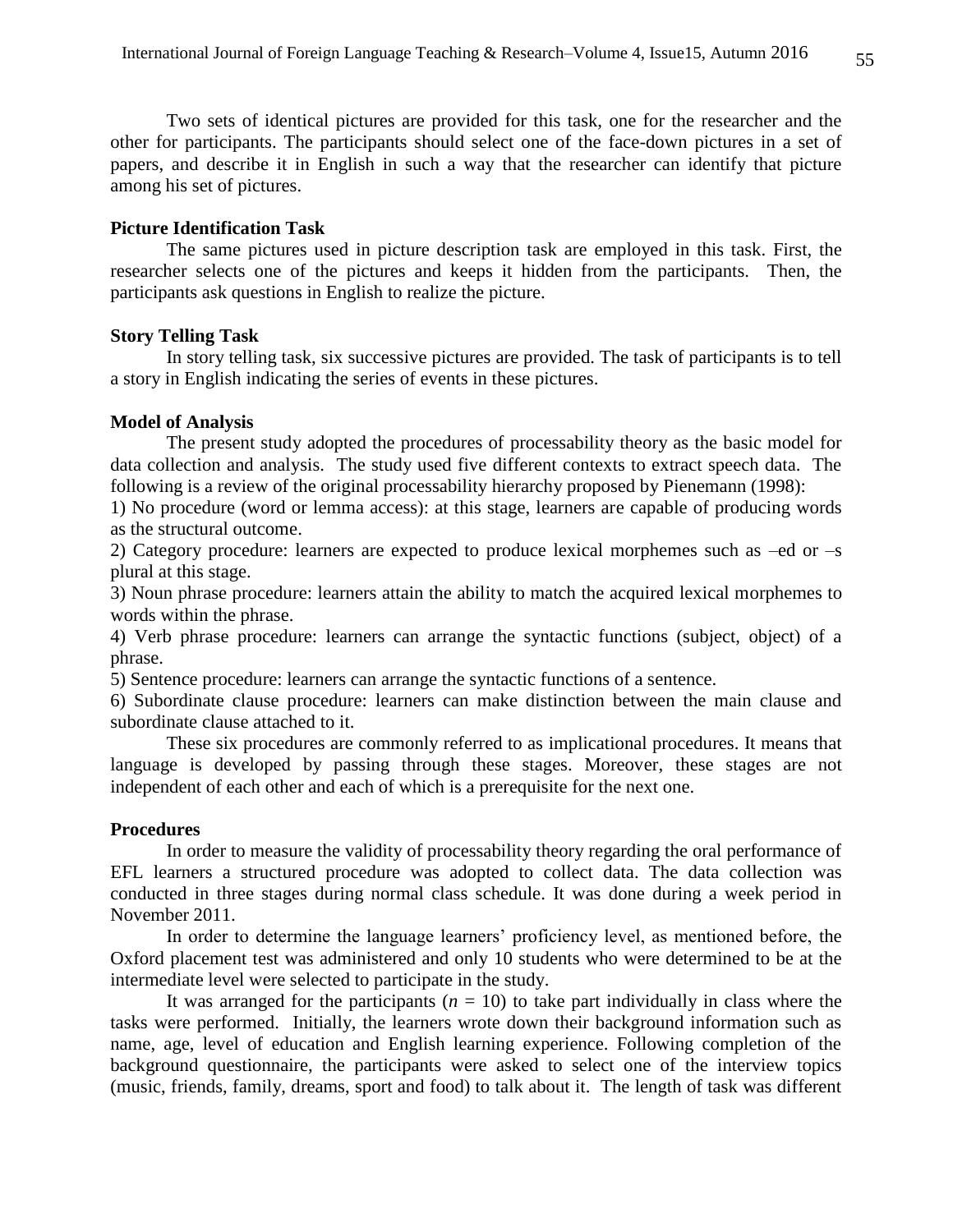among learners ranging from 5 to 10 minutes. They were allowed for thinking and planning their talk up to two minutes. Their voices were recorded from the beginning.

 Then a picture was submitted to every participant and an identical one was held by the researcher. There were some subtle differences between these pictures that were circled in advance. They were asked to compare these pictures in English to locate the differences. Since the purpose of the task was not measuring vocabulary items, the essential vocabulary was provided in every task. This task is called spot the differences and it was specifically intended to elicit wh-questions.

 The necessary instruction was provided before performing picture description task. Papers containing different pictures were provided for each participant. They were arranged face down and the participants were told to select one of them and describe it clearly in English. The participants knew that their description had to be comprehensive enough so that the researcher could identify that picture from the identical set of pictures. It was expected to elicit indirect questions.

 In picture identification tasks, the researcher selected one of the pictures used in picture description task. The participants could not see the picture. The participants' task was to ask questions in order to elicit information about the picture.

 In the final stage, a paper containing six pictures was submitted to the participants. These pictures showed a series of events. The participants were asked to make a story and present it orally. They were allowed to spend five minutes to think about story.

 The tasks of this study were performed in different lengths of time. So, the first five minutes of interview test and the first five minutes of other tasks were considered for data analysis. After data collection procedure, the audio recordings were transcribed carefully. Then, a detailed and delicate linguistic analysis based on a distributional analysis of information regarding the target structures samples was done. The speech data and transcription were then submitted to a colleague to check them and provide some modification. Then, the final version of transcription was ready for analysis.

#### **Results**

 To provide a general picture of speech data, the descriptive statistics of T-units, turns and T-unit per turn are illustrated in Table 1. There were a total of 182 minutes recordings of the participants' speech for the whole study. Every participant is represented with a number that is fixed in this study. The total number of T-units was 683 and it was 308 for t-turns for all tasks. The number of T-units per turn across all tasks was 2.21. As Table 1 shows in the interview task, the number of T-units per task was 45.7. It was the highest ratio among all tasks. It indicates the lower rate of mutual interaction in this task, according to the number of turns.

On the other hand, the number of T-units per turn ratio was the lowest in picture identification task (T-units/turn = 0.83). Picture description task elicited 201 T-units and storytelling task elicited 69 T-units indicating, respectively, the maximum and minimum of phrases and clauses in which students produced during their performance on tasks. The number of turns was the highest in picture identification task ( $n = 140$ ) and lowest in storytelling ( $n =$ 28).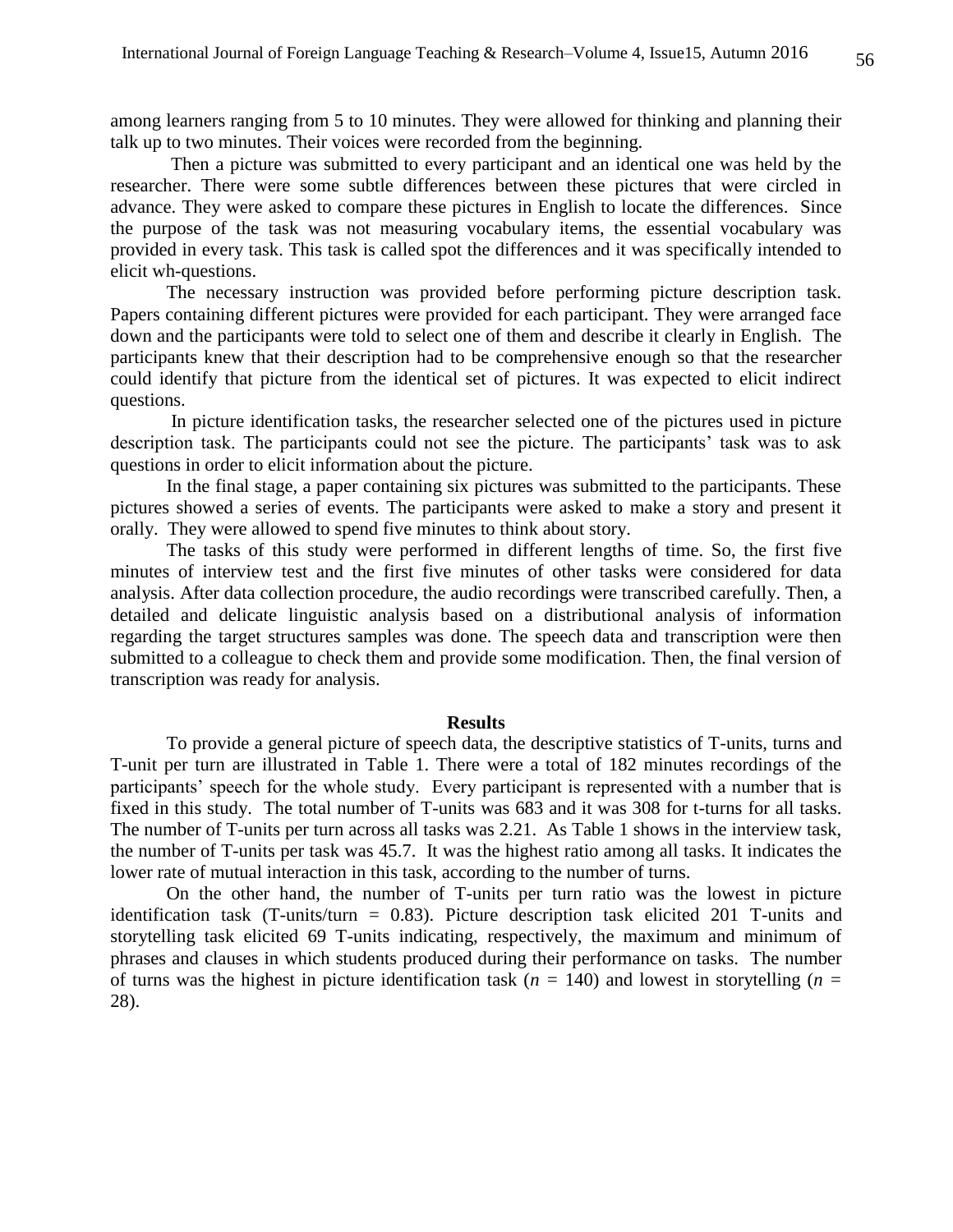|                      | <b>P1</b> | P <sub>2</sub> | P3             | Р4             | P <sub>5</sub> | P6             | P7             | P8             | P9             | <b>P10</b>     | Total |
|----------------------|-----------|----------------|----------------|----------------|----------------|----------------|----------------|----------------|----------------|----------------|-------|
| Interview            | 22        |                | 29             | 18             | 12             | 18             | 19             | 9              | 13             | 10             | 176   |
| T-units              |           | 26             |                |                |                |                |                |                |                |                |       |
| Turns                | 3         | 4              | 8              | $\overline{2}$ | 10             | 4              | 3              | 12             | $\overline{4}$ | $\overline{3}$ | 53    |
| T-units/Turn         | 7.3       | 6.5            | 3.6            | 9              | 1.2            | 4.5            | 6.3            | 0.75           | 3.25           | 3.3            | 6.76  |
| Spot Diff.           | 9         | 12             | 14             | 11             | 16             | 12             | 9              | 12             | 11             | 14             | 120   |
| T-units              |           |                |                |                |                |                |                |                |                |                |       |
| Turns                | 7         | 5              | 9              | 6              | 4              | 4              | 5              | $\overline{2}$ | 3              | 4              | 49    |
| T-units/Turn         | 1.2       | 2.4            | 1.5            | 1.8            | 4              | 3              | 1.8            | 6              | 3.6            | 3.5            | 2.44  |
| Pic. Des.            | 31        | 24             | 16             | 13             | 16             | 14             | 25             | 15             | 19             | 28             | 201   |
| T-units              |           |                |                |                |                |                |                |                |                |                |       |
| Turns                | 6         | 4              | 11             | 8              | 14             | $\overline{2}$ | $\overline{4}$ | 5              | 4              | $\overline{7}$ | 65    |
| T-units/Turn         | 5.1       | 6              | 1.45           | 1.62           | 1.14           | 7              | 6.25           | 3              | 4.75           | 4              | 3.09  |
| Pic. Ident.          |           |                |                |                |                |                |                |                |                |                |       |
| T-units              | 16        | 13             | 16             | 10             | 9              | 5              | 12             | 10             | 14             | 12             | 117   |
| Turns                | 18        | 11             | 19             | 14             | 12             | 8              | 12             | 18             | 13             | 15             | 140   |
| T-units/Turn         | 0.88      | 1.18           | 0.84           | 0.71           | 0.75           | 0.62           | 1              | 0.55           | 1.07           | 0.8            | 0.83  |
| <b>Story Telling</b> | 5         | 8              | 7              | 9              | 4              | 8              | 6              | 9              | 7              | 8              | 69    |
| T-units              |           |                |                |                |                |                |                |                |                |                |       |
| Turns                | 3         | 3              | $\overline{2}$ | 5              | 3              | 3              | $\mathbf 1$    | $\overline{4}$ | $\overline{2}$ | $\mathfrak{2}$ | 28    |
| T-units/Turn         | 1.6       | 2.6            | 3.5            | 1.8            | 1.3            | 2.6            | 6              | 2.25           | 3.5            | 9              | 2.46  |

*Table 1. Number of AS-Units and Turns Per Tasks Produced by Participants*

## *Note.* Pic.: picture, Des.: description, Ident.: identification

 The target structures studied in this investigation are interrogatives (questions), word order, and negation. These structures are shown in Table 2 according to the developmental processes of processability theory. According to this table, the leaner would not be able to activate, for example, the sentence procedure without having acquired the phrasal procedure, the category procedure and the Lemma access.

| <b>Stage</b>   | <b>Processing</b>                                    | <b>Target structures</b>                  |                  |             |  |  |  |  |
|----------------|------------------------------------------------------|-------------------------------------------|------------------|-------------|--|--|--|--|
|                | procedures                                           |                                           |                  |             |  |  |  |  |
|                |                                                      | interrogatives                            | Word order       | negation    |  |  |  |  |
| 6              | Subordinate<br>clause                                |                                           | Cancel-Inversion |             |  |  |  |  |
| 5              | Sentence<br>procedure                                | Aux- $2^{nd}$                             |                  | $Do-2^{nd}$ |  |  |  |  |
| $\overline{4}$ | Verb phrase<br>procedure                             | Pseudo-<br>Inversion/Yes/no-<br>Inversion |                  |             |  |  |  |  |
| 3              | Noun phrase<br>procedure                             | Do-Fronting/WH<br>Fronting                | Adverb-fronting  | $Don+V$     |  |  |  |  |
| $\overline{2}$ | Category<br>procedure                                | <b>SVO</b>                                | <b>SVO</b>       | $No/No + X$ |  |  |  |  |
|                | N <sub>0</sub><br>procedure(word<br>or lemma access) | Words                                     | Words            | Words       |  |  |  |  |

*Table 2. Developmental Hierarchy of Processability Theory*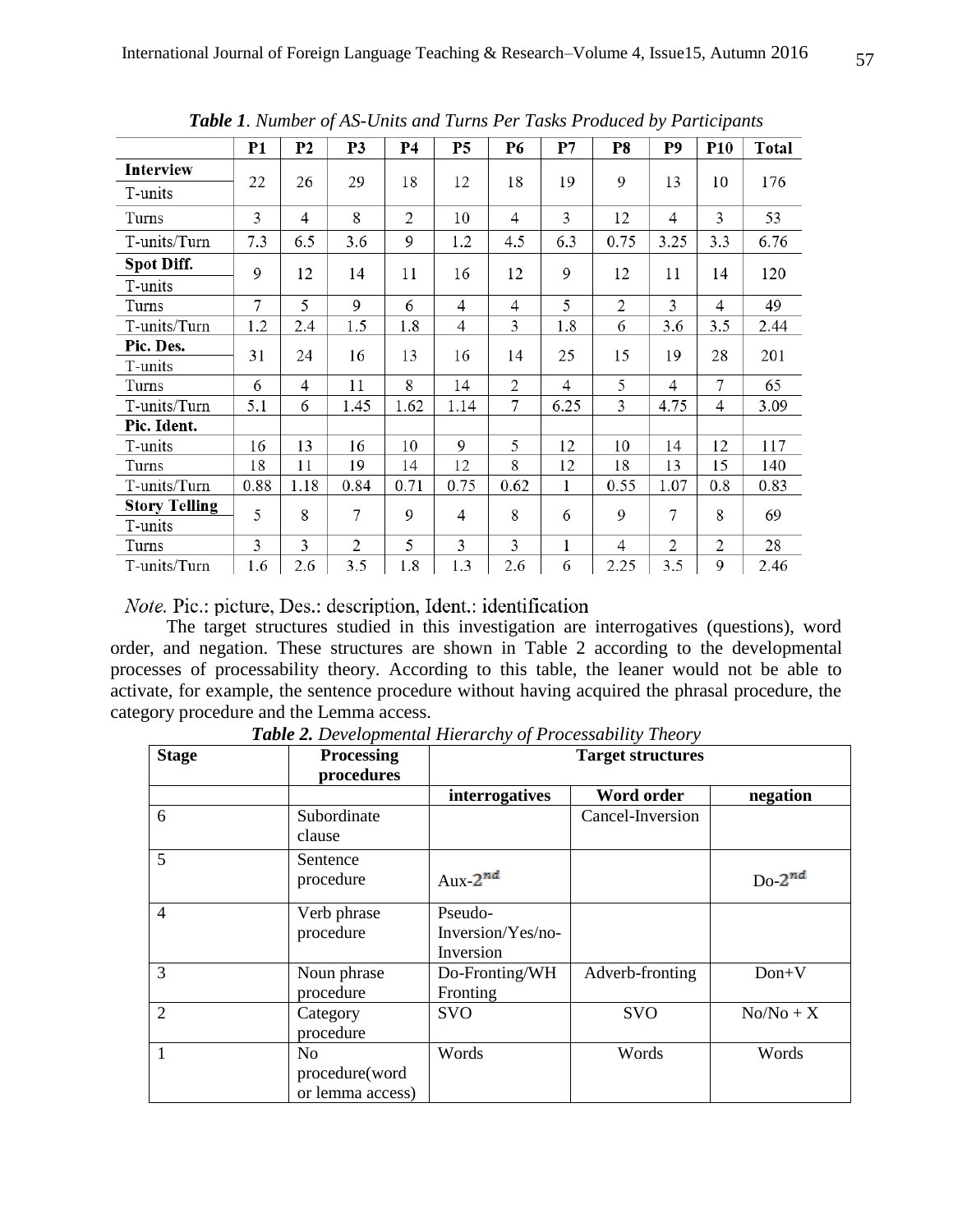The frequency of the use of target structures among the participants of this study is shown in Table 3 below. The blank cells indicate the non-occurrence of that structure in learners' speech production. Some of the fields are filled with denominators and numerators. Denominators are the number of the frequency of the structures and numerators are the number of correct production of those structures. Details of the analyses and quantified results with respect to the stages predicted by processability theory are presented and discussed below.

| stage                   | <b>Target</b> | <b>P1</b>      | P <sub>2</sub> | <b>P3</b>      | <b>P4</b>      | P <sub>5</sub> | <b>P6</b>    | P7             | P <sub>8</sub> | P <sub>9</sub> | P <sub>10</sub> |
|-------------------------|---------------|----------------|----------------|----------------|----------------|----------------|--------------|----------------|----------------|----------------|-----------------|
|                         | structure     |                |                |                |                |                |              |                |                |                |                 |
| 6                       | Cancel-       | 1/2            |                | 3/3            |                |                |              | 0/1            | 0/2            | 2/2            | 2/3             |
|                         | Inversion     |                |                |                |                |                |              |                |                |                |                 |
| 5                       |               | 6/7            | 5/5            | $8/8$          | 2/4            | 5/7            | 2/5          | 4/4            | 5/6            | 3/3            | 10/12           |
|                         | Do $2^{nd}$   |                |                |                |                |                |              |                |                |                |                 |
| $\overline{5}$          |               | 2/2            | 1/1            | 1/3            | 0/1            |                | $2/2$        | 0/3            |                |                | $1/2$           |
|                         | Aux- $2^{nd}$ |                |                |                |                |                |              |                |                |                |                 |
| $\overline{\mathbf{4}}$ | Pseudo-       | 5/5            | 3/4            | 4/6            | 7/7            | 5/6            | 4/4          | 5/6            | 4/7            | 5/6            | 9/9             |
|                         | Inversion     |                |                |                |                |                |              |                |                |                |                 |
| $\overline{\mathbf{4}}$ | Yes/no-       | 5/5            | 2/2            | 1/2            | 2/2            |                | 1/1          | 0/3            | $2/2$          | 1/1            | 4/4             |
|                         | Inversion     |                |                |                |                |                |              |                |                |                |                 |
| 4                       | $Don+V$       | 2/2            | 3/4            | 1/1            | 0/2            | 2/2            | 4/7          | 6/8            | 2/5            | 6/6            | 6/7             |
| $\overline{\mathbf{3}}$ | Adverb-       | 8              | $\overline{2}$ | 17             | $\overline{7}$ | $\overline{7}$ | $\mathbf{1}$ | $\overline{2}$ | 6              | 5              | 11              |
|                         | fronting      |                |                |                |                |                |              |                |                |                |                 |
| $\overline{\mathbf{3}}$ | Do-           | 2/3            |                | 4/4            | 0/1            |                |              |                |                | 0/2            | 2/3             |
|                         | Fronting      |                |                |                |                |                |              |                |                |                |                 |
| 3                       | WH            | 6/8            | 4/5            | 9/12           | 2/7            | 2/4            | 6/6          | 4/5            | 4/8            | 1/6            | 14/16           |
|                         | Fronting      |                |                |                |                |                |              |                |                |                |                 |
| $\overline{2}$          | $No + X$      | $\overline{3}$ | $\overline{2}$ | 5              | $\mathbf{1}$   | $\overline{2}$ |              |                | $\mathbf{1}$   |                | 3               |
| $\overline{2}$          | <b>SVO</b>    | 54             | 30             | 67             | 21             | 56             | 46           | 28             | 33             | 57             | 86              |
| $\overline{2}$          | SVO?          | 3              | $\overline{2}$ | $\mathbf{1}$   | 5              |                |              | 1              | $\mathbf{1}$   | $\overline{2}$ | $\overline{3}$  |
| $\mathbf{1}$            | Words         | 107            | 69             | 116            | 65             | 66             | 72           | 91             | 86             | 68             | 125             |
| $\mathbf{1}$            | Words?        | 8              | 6              | $\overline{4}$ | $\overline{7}$ | 9              | 5            | 6              | 11             | 9              | 5               |

*Table 3. Frequency of target structure distribution*

 Table 3 shows that the acquisition of a higher processing procedure requires the acquisition of all the ones below it. The participants showed different ways to use the words in making interrogatives in stage 1. The frequency of fixed and isolated phrases and chunks is also provided. Stage 1 included in the speech production of all the participants. In stage 2, the use of syntactic functions such as noun, verb in the correct order of the English language (SVO) was evident in both interrogatives and affirmative statements. It is required for learners to distinguish between different syntactic functions. Two of participants did not use the structure SVO? The use of  $No + X$  structure in stage 2 to make negative statements was a less frequent kind of structure used by participants. Participants number 6, 7 and 9 did not use any  $No + X$  structure. The learners' use of grammatical and lexical morphemes such as –ed or –s plural was seen during the task performance at this stage. In other words, at this stage learners were able to use these structures by recognizing the proper words. The accurate use of these morphemes regarding the other constituents was not considered in this stage.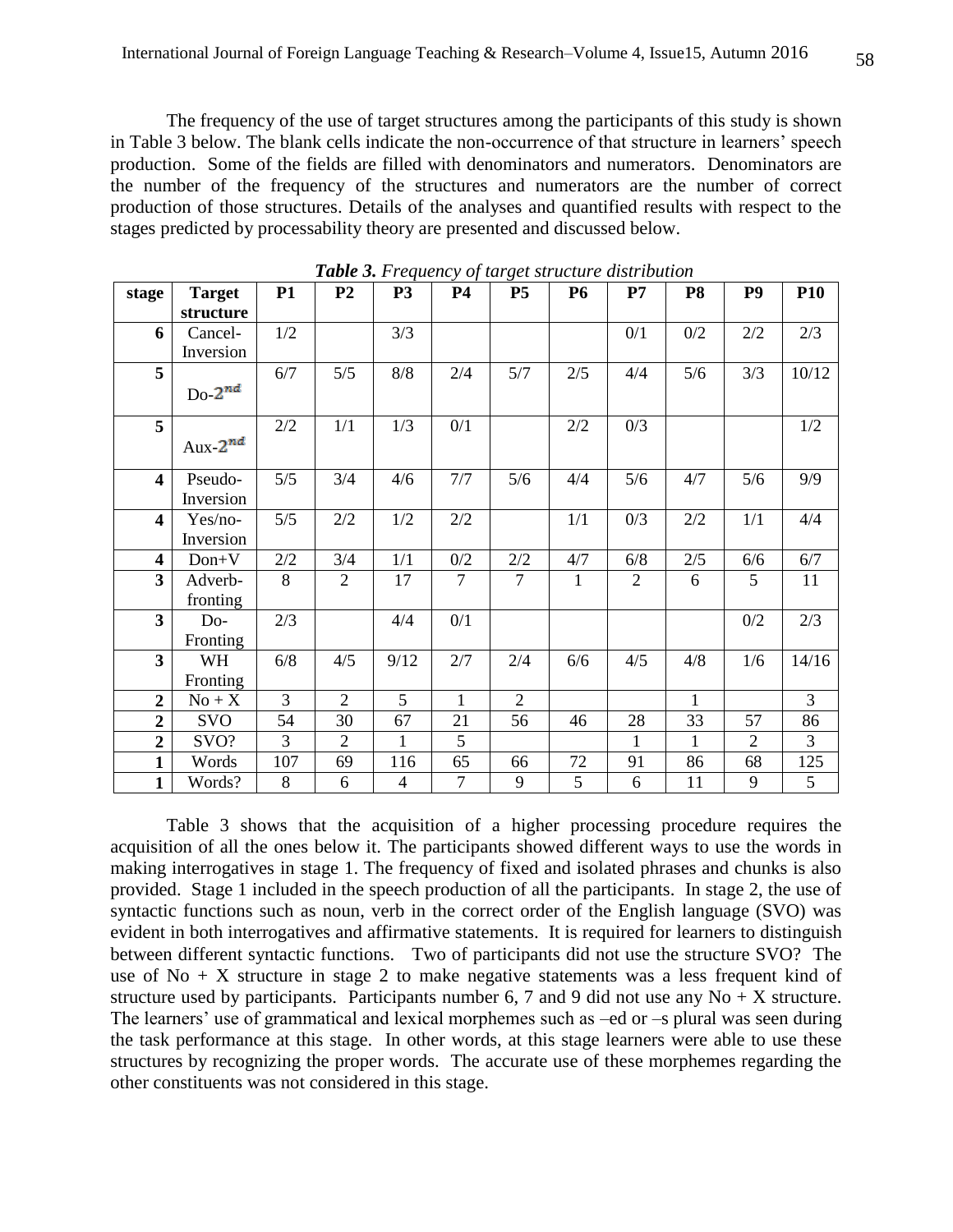As the Table 3 indicates some of the participants did not use specific structures in the third stage. The learners favored WH-fronting structure (fronting of wh-question words in phrase) more than Do-fronting (fronting of do in initial position in direct questions) in interrogative sentences. Participants number 2, 5, 6, 7 and 8 did not use Do-fronting structure in their speech. The accurate use of those structures was varied among participants. For example, participant number 9 used just one correct Do-fronting form out of 6. Adv-fronting (fronting of adverbs or adverbials), and don  $+$  V structures were two other structures representing word order and negative sentences utilized by learners respectively. The unification process or matching the syntactic morphemes with the head of phrases is the significant characteristic of this stage.

 In stage 4, the structures for interrogatives were studied. The frequency for the use of Yes/no-Inversion structure (inversion of the subject and the auxiliary in direct questions) was higher than pseudo-inversion structure (fronting of question words and the inversion of subjects and auxiliaries in wh-questions with to-be verbs). One of the participants (number 5) did not use any Yes/no inversion structure. The learners' speech at stage 5 was analyzed according to interrogative and negation structures. The difference between Aux-second structure and pseudoinversion structure is the use of to be auxiliary verbs in the former and other auxiliary verbs in the latter. The learners used mostly 'can' and 'should' for the Aux-second structure at stage 5. Generally, they were able to produce proper structures in terms of word order rules beyond the phrase level. Learners at stage 6 produced more complex phrases and clauses consisting of main clause and subordinate clause in addition to accurate use of these structures. The Cancel-Inversion structure is the indirect question structure with no auxiliary inversion embedded in a clause. Thirteen cases of Cancel-Inversion structure was observed in participants' speech data. There were four learners who did not produce this structure and two learners who improperly utilized it.

#### **Discussion**

Although an attempt was made to provide the linguistic context for appearing the target structures, in some cases, they were absent. The non-application of some rules and structures in learners' speech data was the matter of learner's preference to select the specific type of a structure. Therefore, it does not contradict Pienemann's processability hierarchy.

 Regarding the present study, learners at stage 1 of processability theory, word/lemma access, were able to map ''conceptual structures onto individual words and fixed phrases" (Pienemann, 1998). Results, as shown above, indicate that all the participants used words and fixed phrases or unanalyzed chunks.

 At the category procedure stage (stage 2), learners gained the ability to connect the unanalyzed chunks and words and produce the affirmative and interrogative statements regarding the canonical word order for English, that is, SVO (SVO or SVO?). To consider the Processability theory prediction for the second stage, learners were familiar with different parts of speech such as nouns or verbs to arrange words in the canonical word order manner. The (accurate or inaccurate) use of lexical and syntactic morphemes, such as –s plural, is another feature of the category procedure stage which was evident in the participants' speech data. Moreover, the use of such structures is not cared regarding the word boundaries within a phrase.

 At stage 4, the learners were supposed to produce the phrasal morphemes such as adverbs or adverbials, do and wh-question word, and use them at the front or the end of the canonical word order. The target structures of this stage was Adverb-Fronting (Usually, she looks at the sun), Do-Fronting (Do they work?), and WH-Fronting (what you see?). At this stage, just the proper position of these structures is important. The relationship between these morphemes and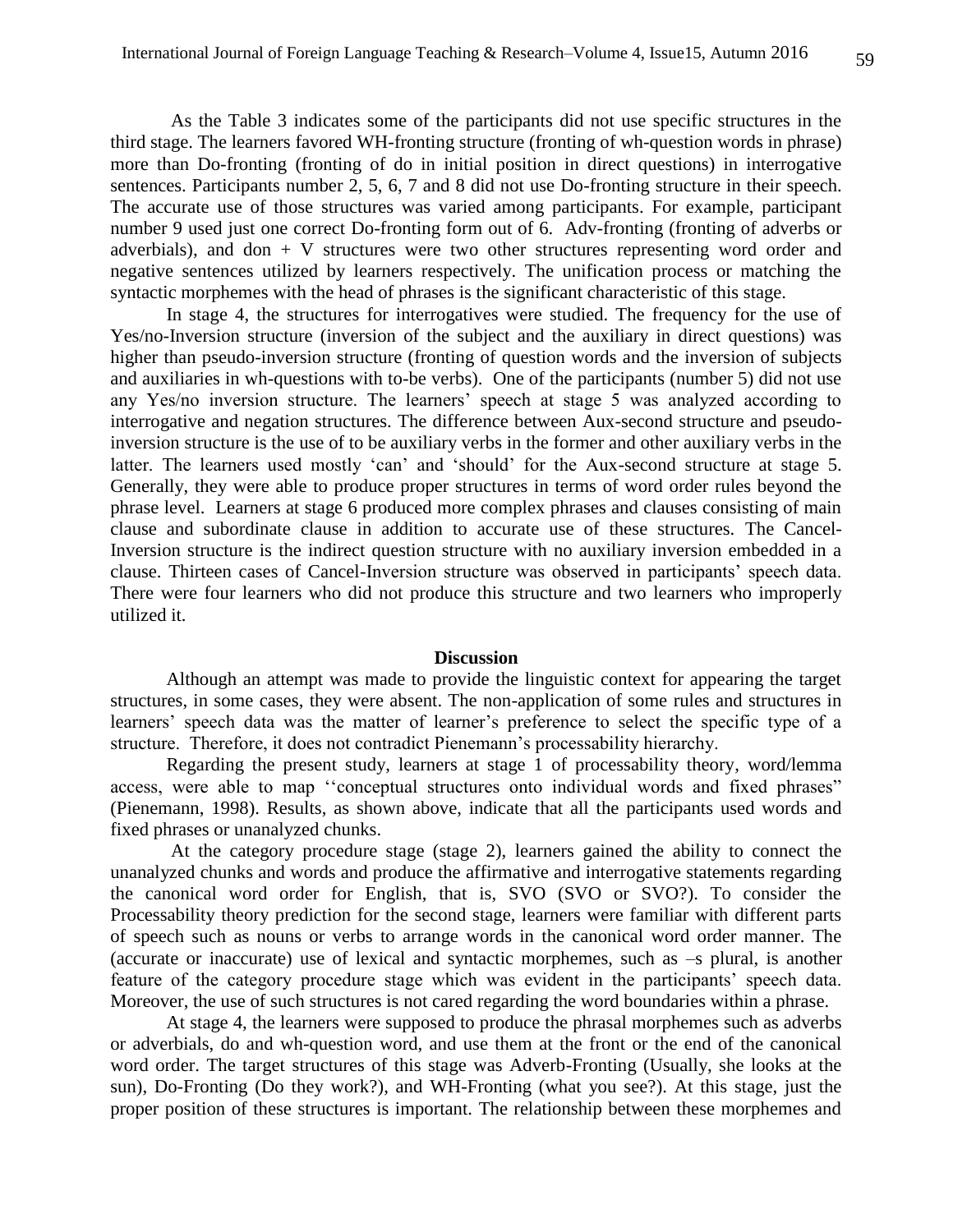other constituents of phrase was not attended to. Thus, the sentence 'Do he like it?' is a valid example of Do-Fronting. Some learners did not use 'Do-Fronting' in this study. They preferred to use other question forms. Learners at fourth stage or verb phrase procedure could understand other constituents of a sentence and produce grammatical sentences with regard to proper positioning of that structure. The featured structures for this stage are Yes/no-Inversion (inversion of the subject and the auxiliary in direct questions, e.g., are you free?) and Pseudo-Inversion (fronting of question words and the inversion of subjects and auxiliaries in wh-questions with tobe verbs, e.g., what is he looking for?). This stage was also seen in the participants' speech data.

 Fifth stage or S-procedure was justified by learners' ability to produce morphemes which connect two or more phrases with accurate word order. Aux- $2<sup>nd</sup>$  structure is developed form of pseudo-inversion structure in previous stage. Learners made wh-interrogatives with the correct positioning of auxiliary verbs, e.g., 'what should they do?' Participants' number 3 and 7 used inaccurate form of these structures.

 Final stage of second language processes, stage 6, dealt with the subordinate clause procedure. Few learners in this study could make distinction between the main clause and subordinate clauses. At this stage, learners embedded indirect questions into a clause, without any inversion. In other words, the initial inversion made to form interrogative which is cancelled, that is why this procedure is called Cancel-Inversion. Thus, the learner could produce indirect questions without inversion such as 'The man wanted to know what he won' instead of producing 'The man wanted to know what did.

 There were also some cases of non-application of the rules. Following is the discussion of reasons for the non-application of rules. For example, at the stage 2, two of the participants did not produce the structure SVO?, this does not mean participants were not able to use this structure to ask questions, but it only indicates that the participants did not use canonical word order in asking questions. Since those three learners extensively used the affirmative structure of SVO, so they were able to apply structure SVO? In a similar manner, three of the participants did not use no + X, but they produced other types of negation like don + V and Do- $\gamma$ nd at higher stages. Thus, the use of similar structures for higher stages does not indicate that they could not produce the structures of lower stages. It solely refers to the fact that they prefer not to use no + X for negation. To conclude, these cases of absence for specific structures do not indicate the structure non-application in the presence of contexts. Thus, these evidences do not actually contradict the Processability theory.

 There were four cases of non-application for Do-Fronting structure at the stage 3. Do-Fronting and WH-Fronting structures are two alternatives of the same target structure in stage 3, thus this is also the matter of preference in the learners' use of interrogatives. Therefore, the use of non-application for Do-Fronting is safely rejected

 The interpretation of data for stage 6 is rather different, since the numerator is the base of analysis while for other stages denominator is important for analysis. The numerators refer to target-like use of the structures. In other words, the learner's target-like application of Cancel-Inversion structure (is shown by numerator) was the criteria for analysis, but for other stages the (target-like or non-target-like) use of Cancel-Inversion structure (is shown by dominator) was the criteria for analysis. Six of the participants, P1, P3, P7, P8, P9, and P10, used Cancel-Inversion structure. Therefore, four learners did not apply the structure Cancel-Inversion in their performance. It indicates that they are at stage 5 of their language development according to processability theory.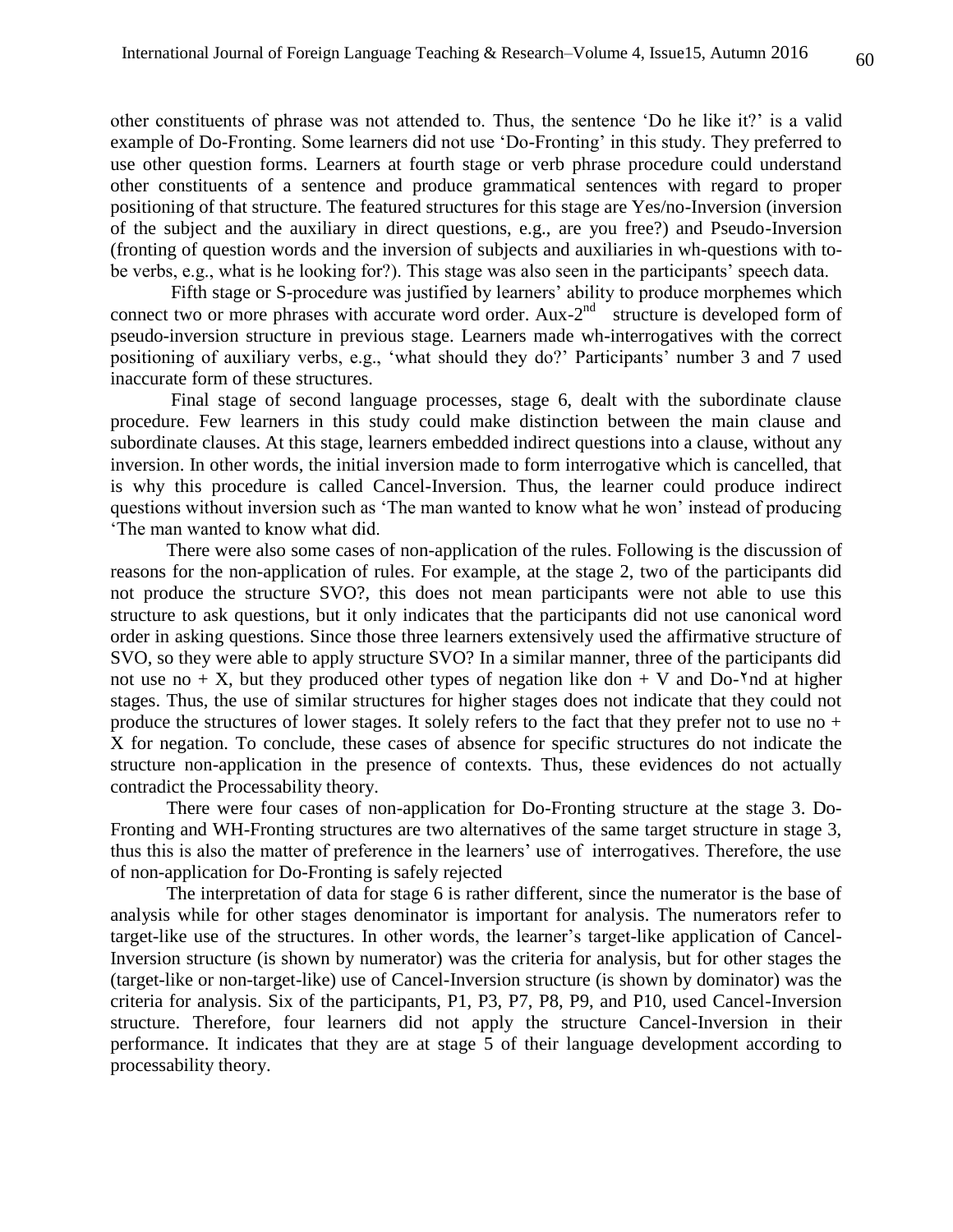#### **Conclusion**

 Analysis of data revealed that Iranian EFL learners passed through definite stages in processing foreign language development. Their development was progressed hierarchically. These stages were acquired cumulatively in an order predicted by processability theory. There was no counterevidence for the above assumptions behind the theory. Generally, the processability theory could be said to be valid for Iranian EFL learners.

 Findings of this study are consistent with the predictions made by processability theory. It was found that there are clear stages in processing foreign language development which are progressed hierarchically. These stages are acquired cumulatively in an order predicted by processability theory. There was no counterevidence for the above assumptions behind the theory. Generally, the processability theory showed to be valid for Iranian EFL learners.

#### **References**

Buyl, A. (2010). *The Development of Receptive Grammar Knowledge in English as a Second Language: A Cross-Sectional Study*. (Unpublished Master's Thesis). Free University of Brussels).Available at http: [//www.elias.bilikita](http://www.elias.bilikita.org/docs/Buyl_development_receptive_grammar.pdf) .org/docs /Buyl\_ development \_receptive\_ [grammar.](http://www.elias.bilikita.org/docs/Buyl_development_receptive_grammar.pdf) Pdf.

Ellis, R. (2008). *The study of second language acquisition*. (2<sup>nd</sup> Ed.). Oxford: Oxford University Press.

Glahn, E., Hakansson, G., Hammarberg, B., Holmen, A., Hvenekilde, A., & Lund, K. (2001). Processability in Scandinavian second language acquisition. Studies in Second Language Acquisition, 23(3), 389-416.

Husseinali, G. (2006). Processability and development of syntax and agreement in the interlanguage of learners of Arabic as a foreign language. (Unpublished doctoral dissertation), University of Texas, USA.

Johnston, M. (1995). Stages of the acquisition of Spanish as a second language. Australian Studies in Language Acquisition 4, 1-35.

Krashen, S. D. (1981). *Second language acquisition and second language learning*. Oxford: Pergamon Press Incorporation.

Mackey, A., & Philp, J. (1998). Conversational interaction and second language development: Recasts, responses, and red herrings. *The Modern Language Journal, 82*, 338–356.

Mansouri, F. (2000). Grammatical markedness and information processing in the acquisition of Arabic as a second language. Muenchen: Lincom Europa.

Mansouri, F. (2008). Second language acquisition research: From theory formation to theory application. In F. Mansouri (Ed.), Second language acquisition research: Theoryconstruction and testing (pp. 1-13). Cambridge: Cambridge Scholars Publishing.

Pienemann, M, Kawaguchi, S., & Di Biase, B. (2005). Extending processability theory. In M. Pienemann (Ed.), Cross-linguistic aspects of processability theory. Amsterdam: John Benjamins Publishing Corporation.

Pienemann, M. (1984). Psychological constraints on the Teachability of languages. Studies in Second Language Acquisition, 2(6), 186-214.

Pienemann, M. (1989). Is language teachable? Psycholinguistic experiments and hypotheses. *Applied Linguistics, 10*, 52-79.

Pienemann, M. (1998). *Language processing and second language development: Processability theory*. Amsterdam: Benjamin.